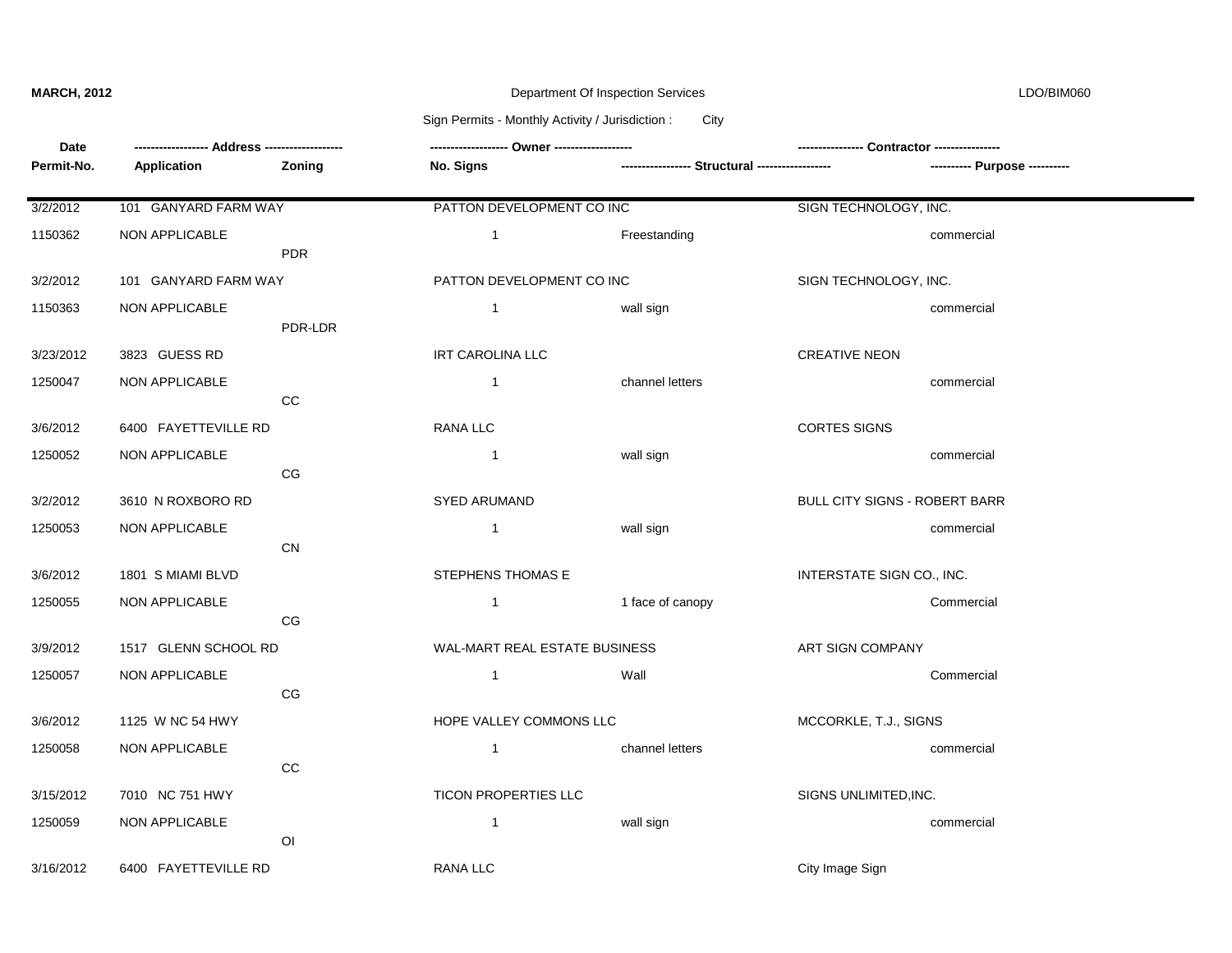# **MARCH, 2012** Department Of Inspection Services LDO/BIM060

### Sign Permits - Monthly Activity / Jurisdiction : City

| Date       |                        |                |                               |                                                |                                  |  |
|------------|------------------------|----------------|-------------------------------|------------------------------------------------|----------------------------------|--|
| Permit-No. | Application            | Zoning         | No. Signs                     | ---------------- Structural ------------------ | ---------- Purpose ----------    |  |
|            |                        |                |                               |                                                |                                  |  |
| 1250065    | NON APPLICABLE         |                | $\mathbf{1}$                  | channel letters                                | commercial                       |  |
|            |                        | CN             |                               |                                                |                                  |  |
| 3/7/2012   | 5279 N ROXBORO ST      |                | REAL ESTATE ASSOCIATES INC    |                                                | DON CECILIO'S                    |  |
| 1250067    | NON APPLICABLE         |                | $\mathbf{1}$                  | TE                                             | <b>CM</b>                        |  |
|            |                        | CC             |                               |                                                |                                  |  |
| 3/15/2012  | 1700 E NC 54 HWY       |                | TRIANGLE PHARMACY 1 LLC       |                                                | SIGNS UNLIMITED, INC.            |  |
| 1250068    | NON APPLICABLE         |                | $\mathbf{1}$                  | channel letters                                | commercial                       |  |
|            |                        | O <sub>l</sub> |                               |                                                |                                  |  |
| 3/15/2012  | 4711 HOPE VALLEY RD    |                | <b>REGENCY CENTERS INC</b>    |                                                | SIGNS UNLIMITED, INC.            |  |
| 1250069    | NON APPLICABLE         |                | $\mathbf{1}$                  | channel letters                                | commercial                       |  |
|            |                        | CC             |                               |                                                |                                  |  |
| 3/16/2012  | 3405 HILLSBOROUGH RD   |                | DURHAM FESTIVAL LLC           |                                                | MCCORKLE, T.J., SIGNS            |  |
| 1250070    | NON APPLICABLE         |                | $\overline{1}$                | channel letters                                | commercial                       |  |
|            |                        | IL.            |                               |                                                |                                  |  |
| 3/23/2012  | 300 BLACKWELL ST       |                | AMERICAN TOBACCO HH LLC       |                                                | ATLAS SIGN INDUSTRIES OF NC, LLC |  |
| 1250072    | NON APPLICABLE         |                | $\mathbf{1}$                  | sign on I-beam                                 | commercial                       |  |
|            |                        | DD-C           |                               |                                                |                                  |  |
| 3/22/2012  | 4530 N ROXBORO ST      |                | SLOAN LARRY WAYNE JR          |                                                | BULL CITY SIGNS - ROBERT BARR    |  |
| 1250073    | NON APPLICABLE         |                | $\mathbf{1}$                  | wall sign                                      | commercial                       |  |
|            |                        | CG             |                               |                                                |                                  |  |
| 3/19/2012  | 905 JACKIE ROBINSON DR |                | E & L REALTY LLC              |                                                | ASAP SIGNS (LANE HUBBARD)        |  |
| 1250074    | NON APPLICABLE         |                | $\mathbf{1}$                  | wall sign                                      | commercial                       |  |
|            |                        | IL             |                               |                                                |                                  |  |
| 3/22/2012  | 1413 W NC 54 HWY       |                | MAYDAY ASSOC                  |                                                | MCCORKLE, T.J., SIGNS            |  |
| 1250076    | NON APPLICABLE         |                | $\mathbf{1}$                  | monument type                                  | commercial                       |  |
|            |                        | O <sub>l</sub> |                               |                                                |                                  |  |
| 3/27/2012  | 1533 GLENN SCHOOL RD   |                | DURHAM EAST RETAIL INVESTMENT |                                                | MCCORKLE, T.J., SIGNS            |  |
| 1250078    | NON APPLICABLE         |                | $\mathbf{1}$                  | Wall                                           | Commercial                       |  |